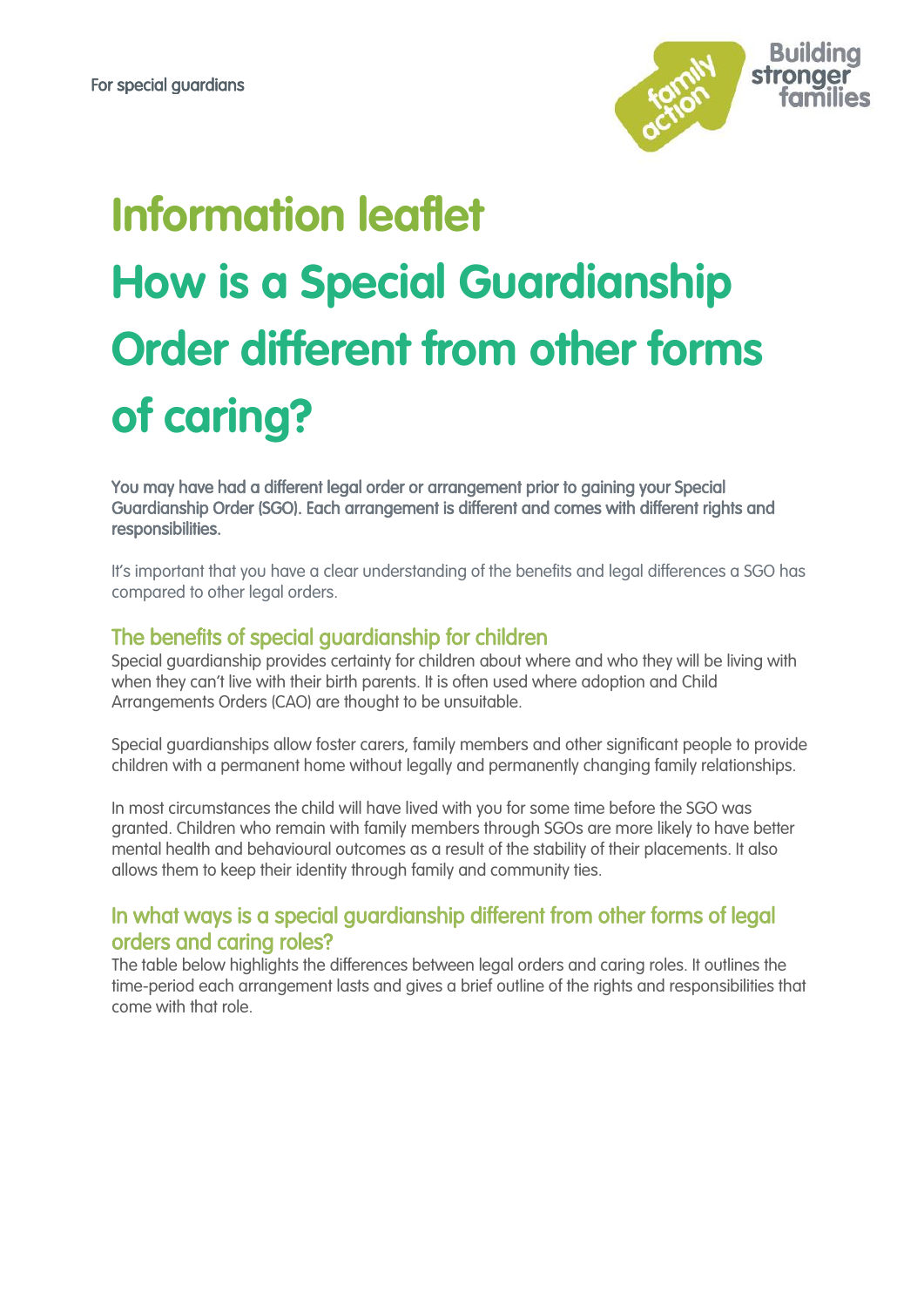| How long does it<br>last?                                                           | <b>Rights and</b><br>responsibilities                                                                                                                                  | What support is<br>available?                                                                                        |
|-------------------------------------------------------------------------------------|------------------------------------------------------------------------------------------------------------------------------------------------------------------------|----------------------------------------------------------------------------------------------------------------------|
|                                                                                     |                                                                                                                                                                        |                                                                                                                      |
| Until the child<br>reaches 18<br>unless the court<br>ends the order<br>before then. | Parental responsibility of<br>the child is shared with<br>parents but you can<br>make nearly all decisions<br>regarding the child<br>without the parent's<br>approval. | If your child was<br>'looked after' prior<br>to the SGO the<br>local authority<br>must assess your<br>support needs. |
|                                                                                     | You are able to appoint a<br>testamentary guardian<br>to care for the child if you<br>were to die.                                                                     |                                                                                                                      |
|                                                                                     |                                                                                                                                                                        |                                                                                                                      |
| Until the child<br>reaches 18<br>unless the court<br>ends the order<br>before then. | Parental responsibility is<br>shared with parents.                                                                                                                     | No special support<br>provided.                                                                                      |
|                                                                                     |                                                                                                                                                                        |                                                                                                                      |
| Adoption is<br>permanent and a<br>lifelong<br>arrangement.                          | All parental responsibility<br>is given to adoptive<br>parents as if they were<br>the child's birth parents.                                                           | Entitled to an<br>assessment for<br>support services by<br>the local authority.                                      |
|                                                                                     |                                                                                                                                                                        |                                                                                                                      |
| As long as the<br>carer and parent<br>are happy with<br>the arrangement.            | The local authority must<br>be made aware of<br>private foster<br>arrangements.<br>The foster carer may do<br>what is reasonable to                                    | Social workers<br>might provide<br>support. It is<br>dependent up the<br>local authority.                            |
|                                                                                     |                                                                                                                                                                        | safeguard the child.                                                                                                 |